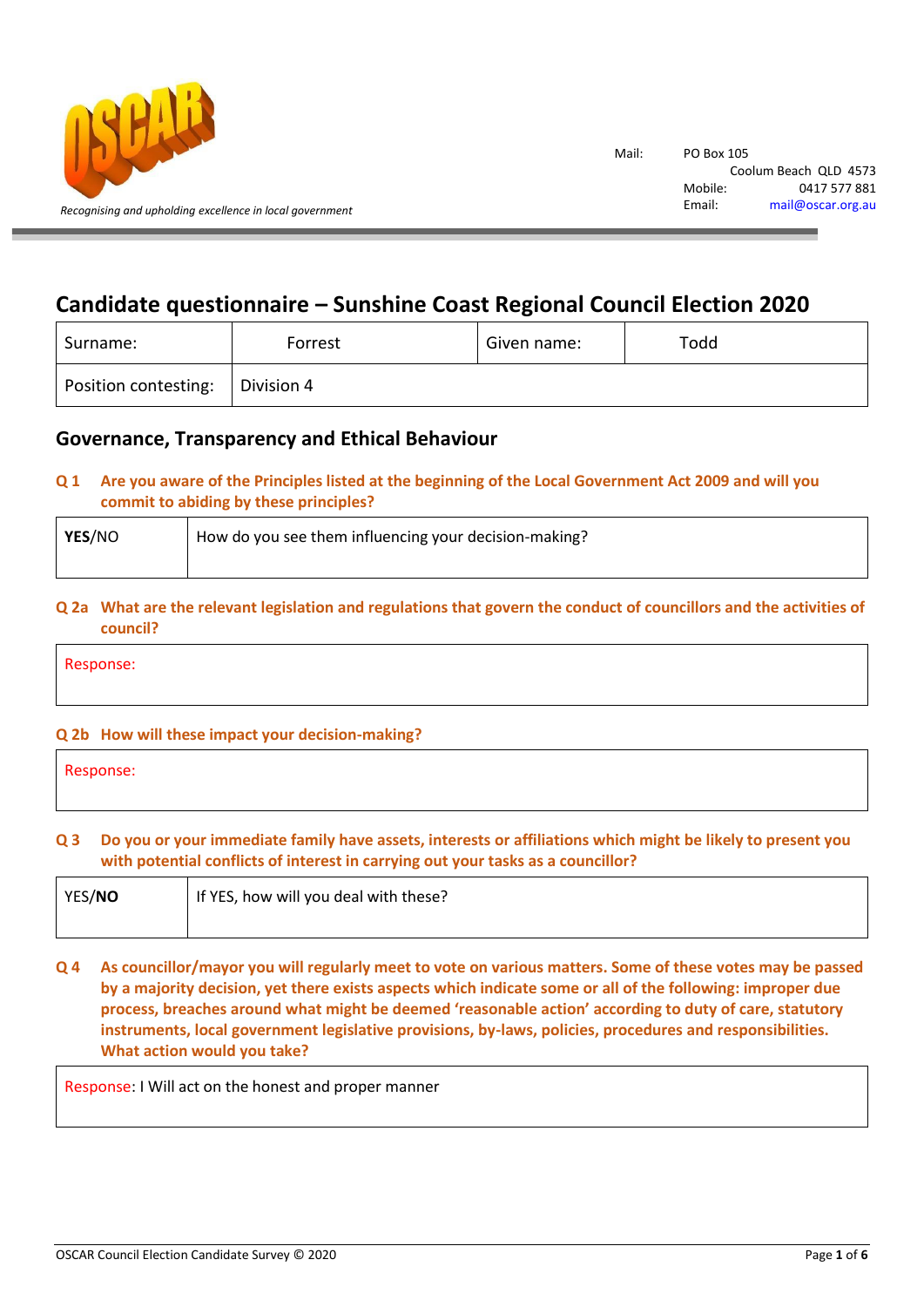#### **Q 5 Do you believe that all Council meetings should be open to the public?**

- YES/**NO** If NO, then what circumstances might justify a closed meeting? Sensitive issues, may need to be private as media can have a field day.
- **Q 6 Do you support providing requested information to the community without the need for individuals and organisations having to resort to Right to Information applications?**



**Q 7 Will you commit to voting to implement the live streaming and video recording of council meetings at Caloundra, Nambour and subsequently Maroochydore by 30 June 2020?**

**Q 8 Do you support that, once the previously published reasons for confidentiality have passed, the live recording, related documentation and information of the confidential meeting should immediately be made public?**

| YES/NO | If NO, why not? |
|--------|-----------------|
|        |                 |

#### **Q 9 Do you support all financial dealings of Council in relation to major projects such as, but not limited to, the Sunshine Coast Airport Expansion, The Maroochy CBD, the Broadband Cable, the City Hall and the Solar Farm being made fully available to ratepayers once a decision to proceed has been made?**

| YES/NO | If NO, why not? |
|--------|-----------------|
|        |                 |

#### **Q 10 What do you mean by, and how would you measure, sustainable development?**

Response: This is a very tricky Question, with varied meanings.

#### **Q 11 Are you endorsed or supported by any registered political party?**

YES/**NO**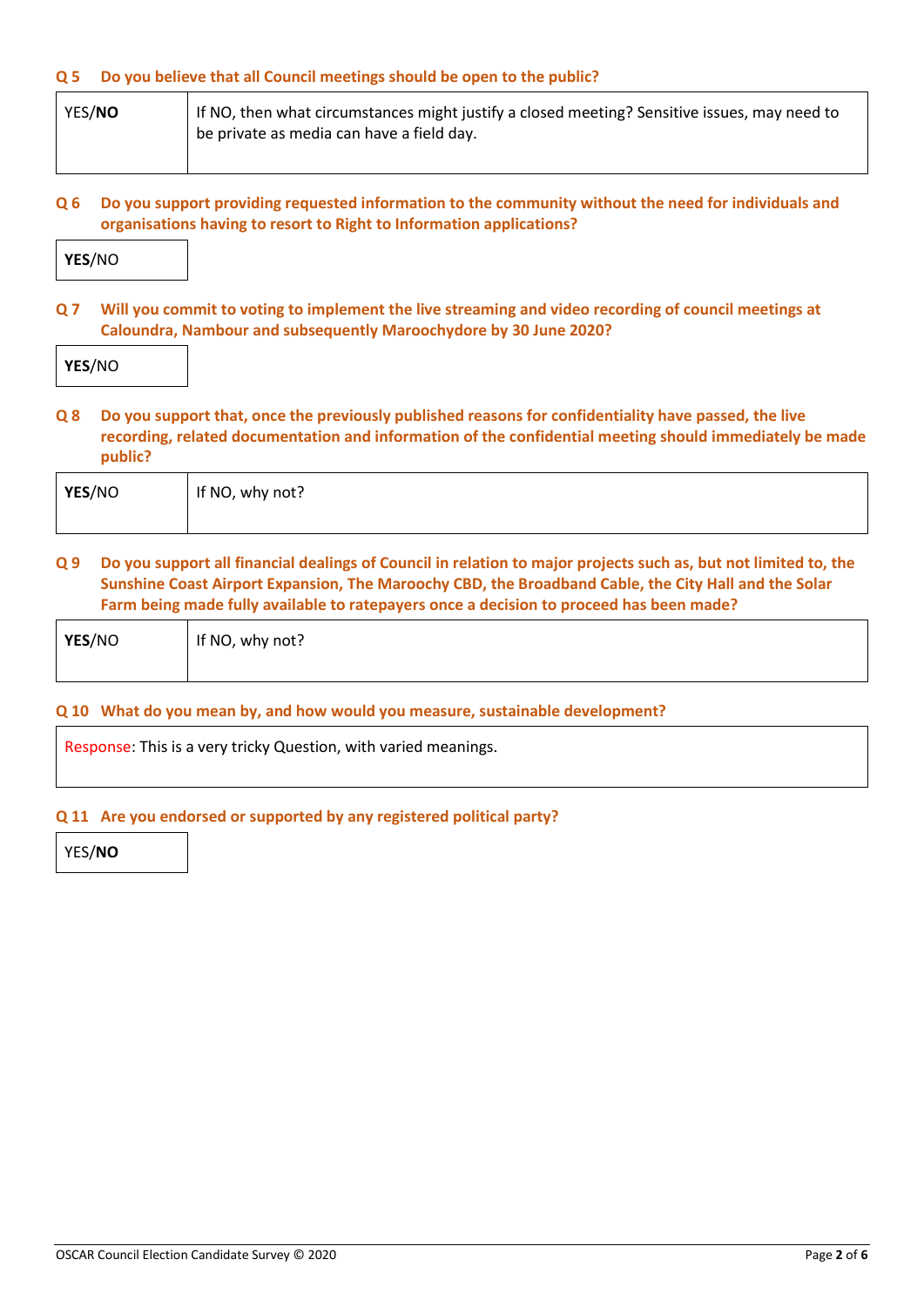## **Climate change**

#### **Q 12 Do you accept that:**

| (a) | as the level of carbon dioxide in the atmosphere increases the proportion of the sun's<br>radiant energy that is retained by the earth increases?                                                                                             | YES/NO |
|-----|-----------------------------------------------------------------------------------------------------------------------------------------------------------------------------------------------------------------------------------------------|--------|
| (b) | consequences of the increase in the retained energy include rising average<br>temperatures and major changes in weather patterns that can result in drought and<br>heavy rain in areas where such weather events had not previously occurred? | YES/NO |
| (c) | the combustion of fossil carboniferous fuels such as coal, oil and natural gas has been<br>a major contributor to the increase in the level of carbon dioxide in the atmosphere<br>that has occurred since industrialisation began?           | YES/NO |
| (d) | clearing of forest for agriculture and housing has also contributed to the increase in<br>carbon dioxide levels in the atmosphere?                                                                                                            | YES/NO |
| (e) | the major source of greenhouse gas emissions for local government comes from the<br>decomposition of organic residues in landfill?                                                                                                            | YES/NO |
| (f) | maintenance of biodiversity as close as possible to what it was before human<br>intervention is essential for the healthy survival of the human species?                                                                                      | YES/NO |

## **Q 13 What do you see as the key impacts of Climate Change on the Sunshine Coast?**

Response: Erosion, transport and lets look @ other city's and targets

#### **Q 14 How should the Sunshine Coast Regional Council deal with this now and into the future?**

Response: Set some realistic targets on areas that can be reduced.

#### **Q 15 Do you support the SCRC in joining other councils in signing a Declaration of Climate Emergency?**

YES/**NO**

**Q 16 Will you advocate for the SCRC to have a moratorium on any development proposed in areas vulnerable to the impact of climate change such as in flood-prone areas and coastal zones until such time as the Coastal Hazard Adaptation Strategy is completed?**

**YES/**NO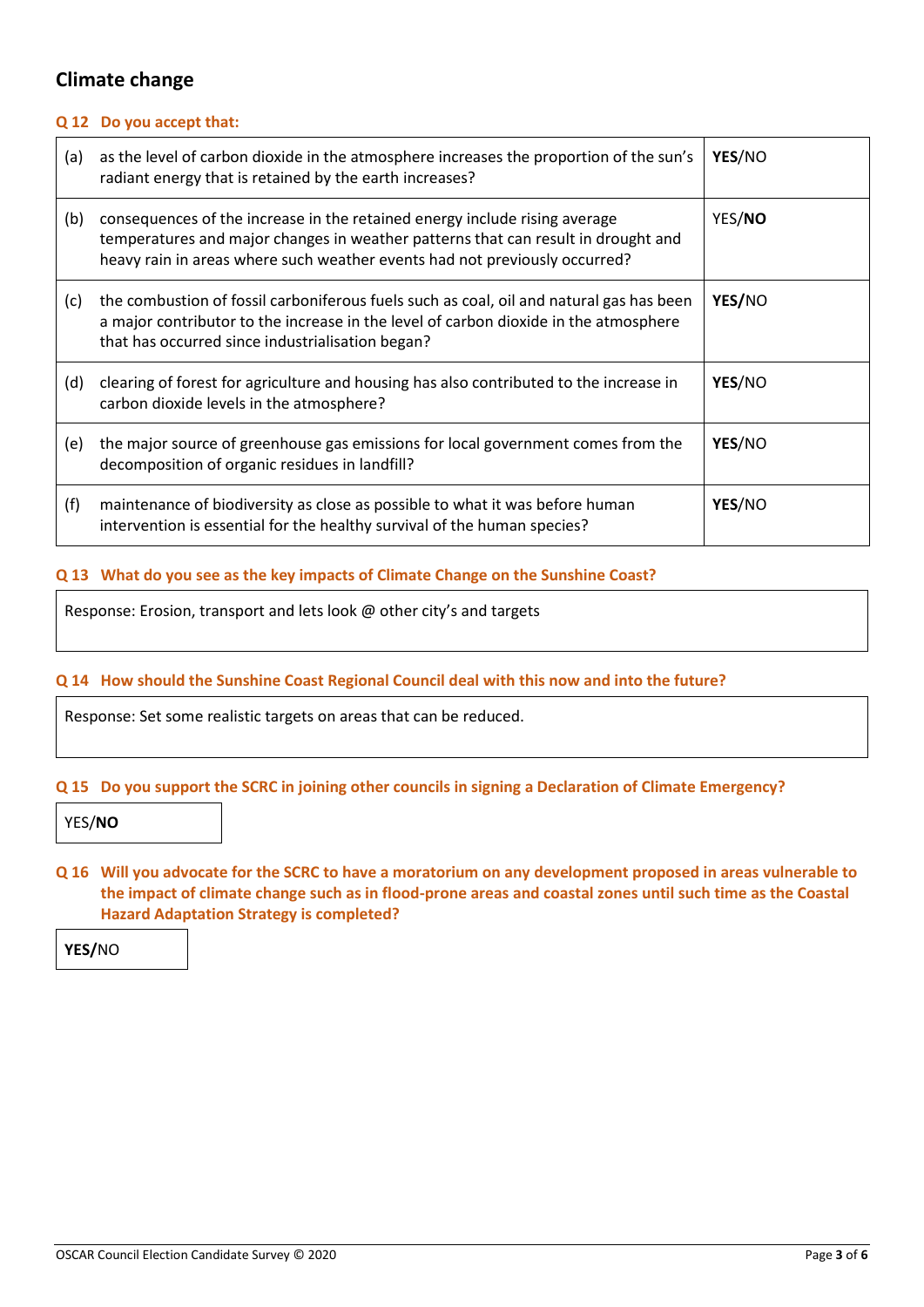## **Planning issues**

## **Q 17 Do you agree that:**

| (a) | development applications that conflict with the relevant Planning Scheme Acceptable<br>Outcomes and other planning instruments should be refused?                                                                                                                                                                       | YES/NO |
|-----|-------------------------------------------------------------------------------------------------------------------------------------------------------------------------------------------------------------------------------------------------------------------------------------------------------------------------|--------|
| (b) | genuine community consultation should be undertaken in the early stages of a<br>Proposed Planning Scheme amendment and prior to being progressed to the state?                                                                                                                                                          | YES/NO |
| (c) | applicants wishing to lodge a Development application that substantially does not<br>comply, or seeks to over-ride the Planning Scheme should be advised to await the<br>formulation of the next planning scheme when they can lodge a submission on that<br>new planning scheme during the public consultation period? | YES/NO |
| (d) | that development that is vulnerable to the impacts of Climate Change, flooding, and<br>inundation be prohibited?                                                                                                                                                                                                        | YES/NO |

#### **Q 18 Do you agree that:**

| (a) | Planning Scheme provisions regarding density, site cover, height and parking<br>requirements must comply with the Acceptable Outcomes in the Planning Scheme?                                       | YES/NO |
|-----|-----------------------------------------------------------------------------------------------------------------------------------------------------------------------------------------------------|--------|
| (b) | financial contributions in lieu of the provisions of onsite parking should not be<br>allowed unless improvements are provided within 200 metres of the development?                                 | YES/NO |
| (c) | greater enforcement is needed where a developer constructs (or private certifier<br>signs off) other than what has been approved, particularly in relation to height and<br>density of development? | YES/NO |

### **Q 19 What is your understanding of when it is appropriate to override the Planning Scheme, when there are conflicts?**

Response: I wouldn't think you could override if there was conflicts

### **Q 20 Would you support extending submission timeframes from the statutory minimum in relation to Planning Scheme amendments?**

YES/**NO**

**Q 21 The floodplains of the Sunshine Coast have been extensively filled primarily for urban development. This has increased the risk to people, property, infrastructure and the environment from coastal inundation and flooding and contributes to greater exposure to extreme weather events associated with climate change. Planning instruments, State Planning regulation and various reports give regulatory and guidance material regarding floodplain management with land-use one of the key areas to avoid and manage risk. Will you act to prohibit further development on the floodplains?**

Response: Yes, however some projects may be suitable for a flood plain (NON Housing/Business) More community projects could be suited.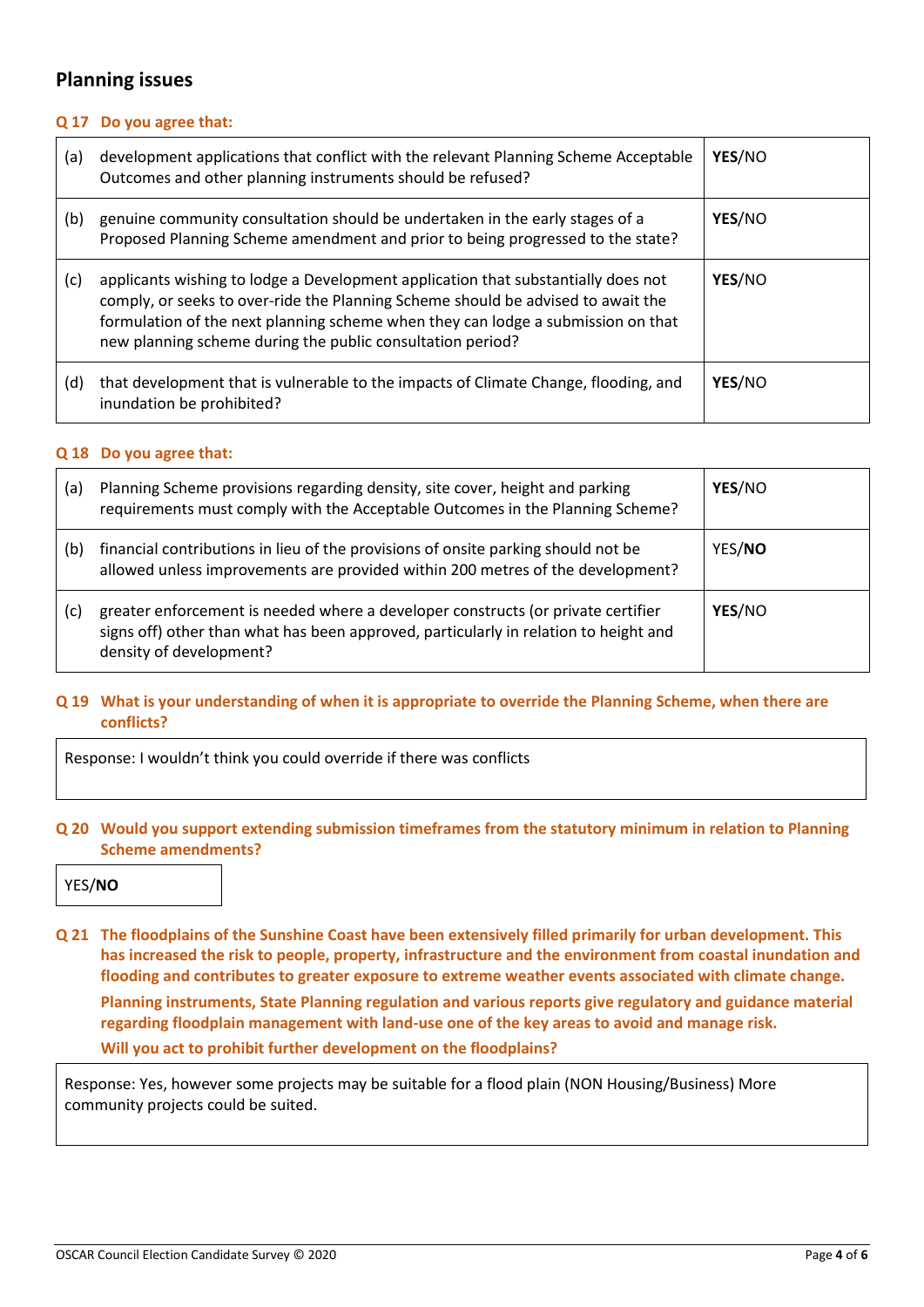## **Q 22 With respect to the South East Queensland Regional Plan (Shaping SEQ) that was given effect on 11 August 2017, do you support the Plan in its current form relating to the Northern sub-region, including designation of the Urban footprint and population targets?**

**YES**/NO

#### **Q 23 Do you support the proposed Coolum West intense residential/mixed use development and wave pool proposal on significantly constrained land, which is also outside the urban footprint?**

| YES/NO | If NO, will you, if elected to council, support SCRC advocating to the State Government against |  |  |
|--------|-------------------------------------------------------------------------------------------------|--|--|
|        | this proposal? YES/NO                                                                           |  |  |

#### **Q 24 What is your view in relation to this statement:**

*"ALL mixed-use multi-residential buildings requiring a Material Change of Use (MCU) must be "impact assessed" except where compliance is achieved with all relevant SCPS "Acceptable Outcomes" in the codes applicable to each development application. Community notification and rights of appeal in the P&E Court will therefore be restored for all non-compliant applications simply by this change"*

Response: That all mixed - Use multi residential buildings should be Impact assessed. I think moving forward with the new Planning scheme, we can work on better outcomes on Conditions, that impact the Environment

## **Q 25 The coastal hazard and "erosion prone area" is defined by the Queensland Government and State Planning Policy Guidance states redevelopment is to "avoid urban footprint expansion into erosion prone areas (3.2)".**

**How will you participate in supporting a change to limit or avoid increases in the footprint and density of medium and high rise mixed use -residential buildings in these designated coastal hazard areas to reduce overall risk?**

Response: I will asses any development in these areas and push for the best outcome for the community